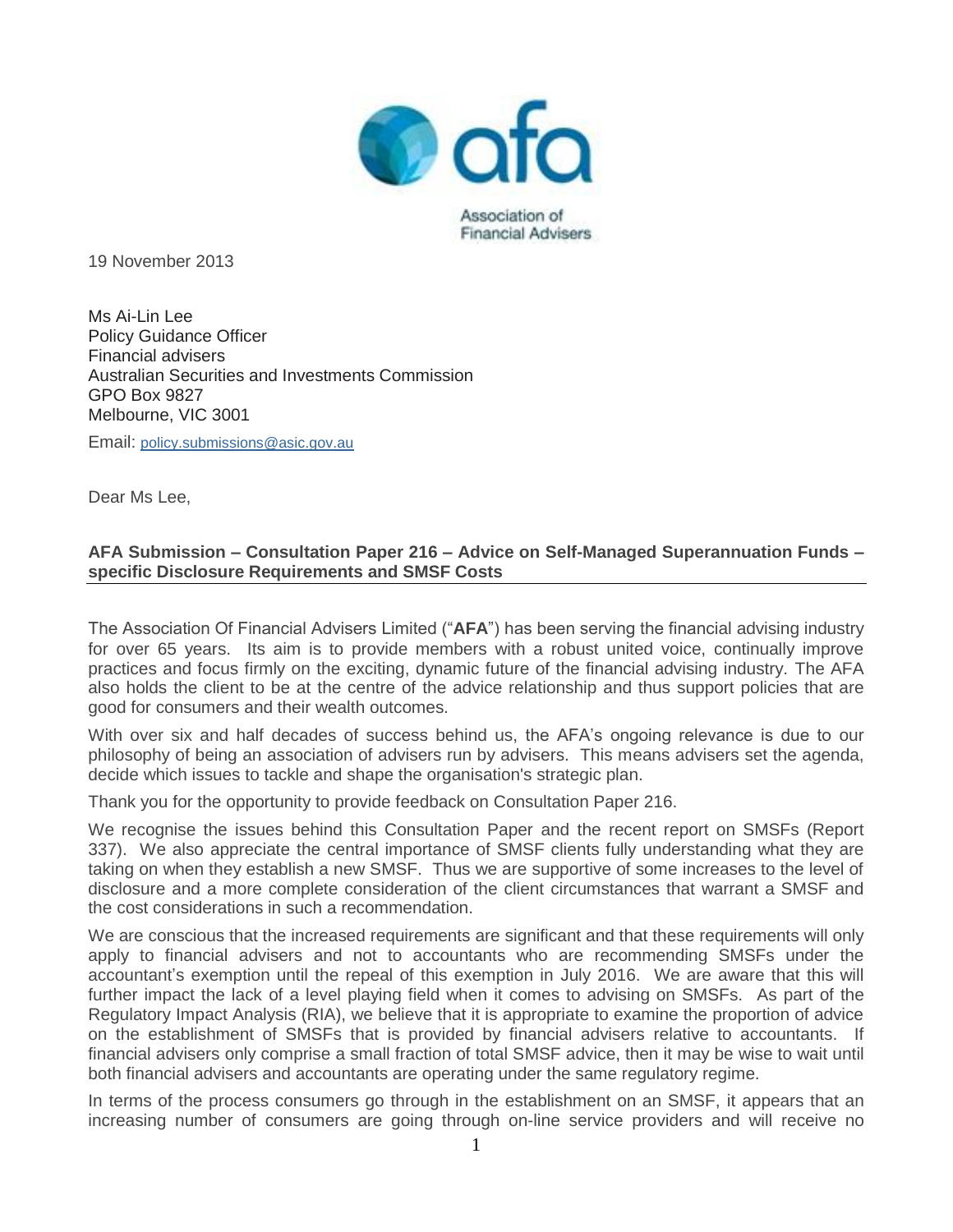advice in this process. This is a group of consumers where we have a higher level of concern with respect to confidence that the right protections exist. Other consumers will initially receive advice from an accountant, and then go to a financial adviser for advice on some aspects of the establishment of the fund. The financial adviser will not always have a high level of control or influence over the overall process of the establishment of the fund. The financial adviser will often only provide advice on the investment of the SMSF funds and not the establishment of the fund. The different roles that a financial adviser might play in the advice process needs to be taken into account when considering the obligations of the financial adviser in the provision of SMSF advice.

The primary regulator of SMSFs is the ATO. We appreciate that ASIC is the regulator of "gatekeepers", however we note that there is no reference to the extent that these changes have been proposed in consultation with the ATO or independent of the ATO.

We note that ASIC proposes to make these changes by Class Order. We question the necessity to do this by Class Order rather than regulatory guidance, particularly in the context that these obligations will only apply to a segment of the SMSF advice market (i.e. financial advisers). We consider that the proposals can be adequately achieved by regulatory guidance.

There is an ongoing battle, in terms of Statements of Advice (SoAs), to ensure that there is the right balance between being concise and fully disclosing literally all potentially relevant considerations. Increasing the scope and size of SoAs involves a trade-off, given the material risk that the larger they are, then more clients are less likely to read them.

The product replacement obligations under section 947D of the Corporations Act already places significant obligations on the financial adviser to provide information on the costs and consequences of replacing one product (i.e. an APRA approved fund) with another product (i.e. an SMSF). Thus information on the costs and risks of establishing an SMSF, when the client will be transferring existing assets into the fund, is already required. Much of what has been proposed in this consultation paper is already being provided by financial advisers who specialise in SMSFs.

Our detailed responses to the questions raised in this Consultation Paper are set out below:

# **Warning clients about a lack of statutory compensation for SMSFs**

We are supportive of the provision of this warning, however we do not believe it will have a significant impact and further believe that it is necessary to avoid overstating the underlying risk of fraud and theft relative to other risks that SMSF clients face.

| Question    | Response                                                                                                                                                                                                                                                                                                |
|-------------|---------------------------------------------------------------------------------------------------------------------------------------------------------------------------------------------------------------------------------------------------------------------------------------------------------|
| <b>B1Q1</b> | We do not oppose the provision of a warning, when establishing or switching to an<br>SMSF, that they do not have access to compensation arrangements under the SIS Act<br>in the event of fraud or theft.                                                                                               |
| <b>B1Q2</b> | We believe that there are two key considerations in this proposal:                                                                                                                                                                                                                                      |
|             | The warning is required at the time the SMSF is established, yet the risk is actually<br>$\bullet$<br>incurred at a later point when the SMSF invests in an asset that may not be subject<br>to this protection.                                                                                        |
|             | Clients are often not very focussed upon the risk of fraud and theft in an underlying<br>$\bullet$<br>investment at the time of establishing an SMSF. It is to a large extent peripheral to<br>the key risks in commencing and conducting a SMSF that clients focus upon in the<br>establishment phase. |
|             | Thus we don't expect that this warning will deliver significant benefits to clients as this is                                                                                                                                                                                                          |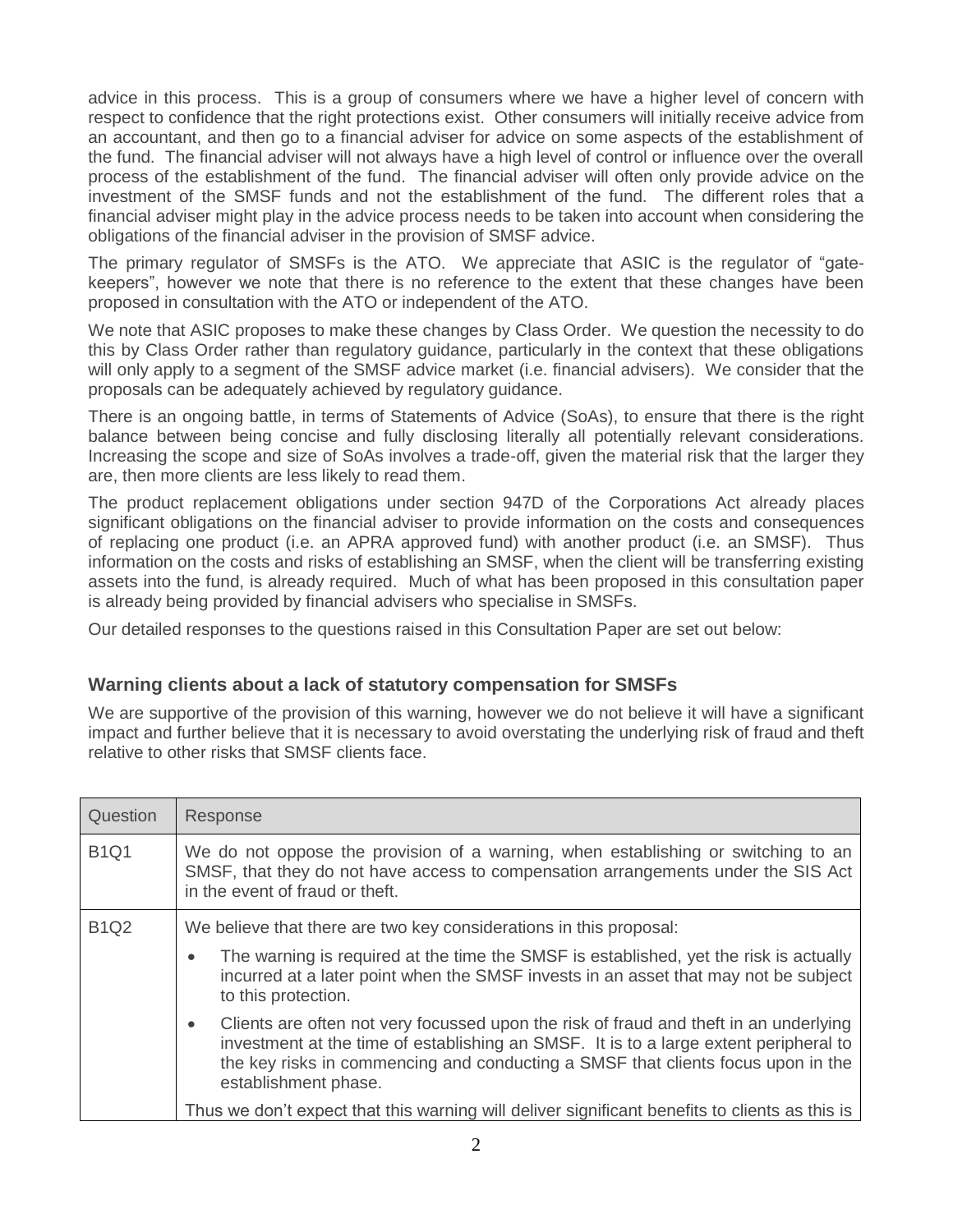| Question    | Response                                                                                                                                                                                                                                                                                                                                                                                                                                                                                                                                                                                                      |
|-------------|---------------------------------------------------------------------------------------------------------------------------------------------------------------------------------------------------------------------------------------------------------------------------------------------------------------------------------------------------------------------------------------------------------------------------------------------------------------------------------------------------------------------------------------------------------------------------------------------------------------|
|             | a risk that they are less likely to perceive as important within the many other aspects of<br>commencing a SMSF trustee role.                                                                                                                                                                                                                                                                                                                                                                                                                                                                                 |
|             | The other warnings that should be provided are either already provided or are<br>addressed under Question B2.                                                                                                                                                                                                                                                                                                                                                                                                                                                                                                 |
| <b>B1Q3</b> | As stated above, we are hesitant about increasing the scale of the SoA, and therefore<br>suggest that this warning should be provided as part of a reference document on the<br>risks of SMSF. We would be supportive of the industry developing a standardised risks<br>disclosure document that could be provided to all SMSF clients. Therefore we would<br>support a prescribed format in a stand-alone document(s). A statement within the SOA<br>that the stand alone document has been provided to the client(s) would be acceptable.                                                                  |
| <b>B1Q4</b> | Clients are not required to sign a declaration that they understand other risks when it<br>comes to investing, whether that be through an SMSF or in any other form. We do not<br>support the requirement for them to sign a declaration, which we think would likely run<br>the risk of becoming counter-productive. If this specific risk requires the clients to sign a<br>declaration, then it is giving a message that this risk is of a far greater scale than is the<br>underlying reality.                                                                                                            |
| <b>B1Q5</b> | If it was necessary to include this warning in an SoA, and clients were required to sign a<br>specific declaration of their understanding of this risk, then the costs to implement this<br>change will be significantly greater. If the warning can be given as part of the provision<br>of a standalone document(s) on the broader risks and considerations in the<br>establishment of an SMSF, then the costs would be more manageable. Any change will<br>require additional training and modification to processes, which will need to be provided<br>to all financial advisers who provide SMSF advice. |
| <b>B1Q6</b> | We have addressed in the sections above all the practical problems that we envisage<br>with this proposal.                                                                                                                                                                                                                                                                                                                                                                                                                                                                                                    |

# **Disclosure Requirements**

With respect to these requirements, we are largely in agreement with what has been proposed however we believe that they should be achieved through the use of a stand-alone document(s) rather than the requirement to change SoA templates. We want to avoid the addition of a significant amount of non-personal information to the SoA. We continue to believe that SoAs should be as concise as possible and predominantly specific to the person rather than full of generic information.

| Question    | Response                                                                                                                                                                                                                                                                                                                                                                                                                                                   |
|-------------|------------------------------------------------------------------------------------------------------------------------------------------------------------------------------------------------------------------------------------------------------------------------------------------------------------------------------------------------------------------------------------------------------------------------------------------------------------|
| <b>B2Q1</b> | We are broadly in agreement with what is proposed in Table 2, however we question why<br>costs are addressed in terms of both item 5 in Table 2 and also Table 4 (Question C1). It<br>seems that this obligation is duplicated.                                                                                                                                                                                                                            |
|             | Whilst we are in agreement to these disclosures in general terms, there needs to be<br>adequate consideration given to the most efficient means of providing these disclosures.<br>We recommend that as much as is possible, this is done by reference rather than by<br>increasing the size of an SoA. There is also a need to allow for the fact that some of<br>these disclosures will be provided under separate obligations, whether this is the best |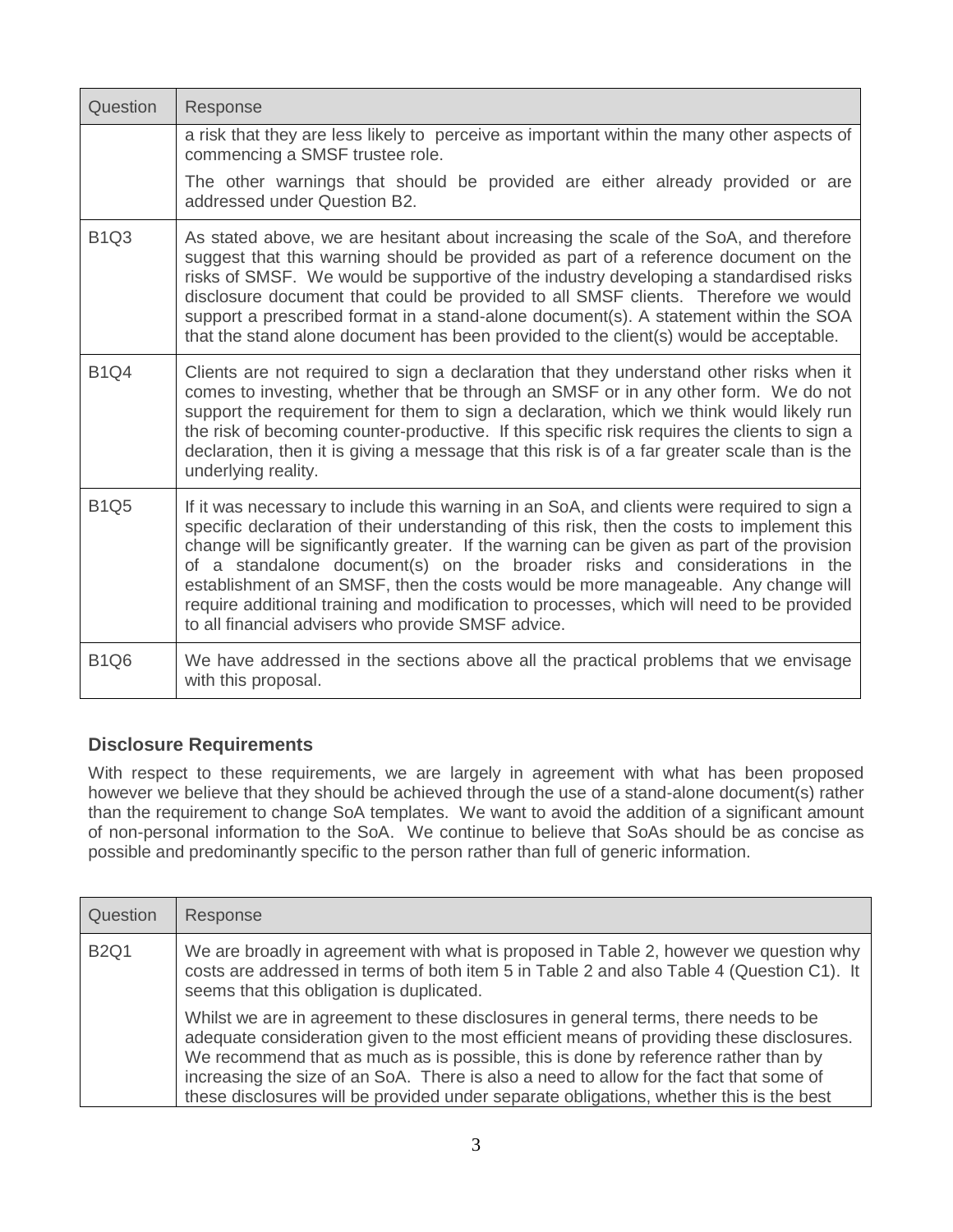| Question    | Response                                                                                                                                                                                                                                                                                                                                                                                                                                                                                                                                                                                                                                                                                                                                                                                                                                                                                                                                                                                                                                                                                                                                                                                        |
|-------------|-------------------------------------------------------------------------------------------------------------------------------------------------------------------------------------------------------------------------------------------------------------------------------------------------------------------------------------------------------------------------------------------------------------------------------------------------------------------------------------------------------------------------------------------------------------------------------------------------------------------------------------------------------------------------------------------------------------------------------------------------------------------------------------------------------------------------------------------------------------------------------------------------------------------------------------------------------------------------------------------------------------------------------------------------------------------------------------------------------------------------------------------------------------------------------------------------|
|             | interest duty or the product replacement obligations (s947D).                                                                                                                                                                                                                                                                                                                                                                                                                                                                                                                                                                                                                                                                                                                                                                                                                                                                                                                                                                                                                                                                                                                                   |
|             | We also do not support the proposal that these disclosures should be required through<br>the means of a Class Order. We believe that release of the final disclosure requirements<br>should be done via regulatory guidance as an appropriate use of ASIC's powers in this<br>context                                                                                                                                                                                                                                                                                                                                                                                                                                                                                                                                                                                                                                                                                                                                                                                                                                                                                                           |
| <b>B2Q2</b> | We believe that it will be beneficial for clients to be aware of this information prior to<br>making a decision to establish or switch into an SMSF.                                                                                                                                                                                                                                                                                                                                                                                                                                                                                                                                                                                                                                                                                                                                                                                                                                                                                                                                                                                                                                            |
|             | It should be noted that some of these disclosures would already be provided to SMSF<br>clients as part of existing advice processes and templates. For example many financial<br>advisers who provide SMSF establishment advice will also be preparing an investment<br>strategy for the fund.                                                                                                                                                                                                                                                                                                                                                                                                                                                                                                                                                                                                                                                                                                                                                                                                                                                                                                  |
| <b>B2Q3</b> | We believe that this information should be given in a standalone document(s), rather than<br>as part of the SoA. For this reason, we believe that the development of an industry<br>endorsed document would be a valuable alternative. If this was the selected path then<br>we would be supportive of a jointly agreed prescribed format.                                                                                                                                                                                                                                                                                                                                                                                                                                                                                                                                                                                                                                                                                                                                                                                                                                                      |
|             | As an example, we refer to Item 1 in Table 2, which refers to the ATO disclosure<br>document. All of this could be provided by the means of inclusion by reference. The<br>ATO document could simply be a separate document provided with the SoA, rather than<br>be incorporated into the SoA.                                                                                                                                                                                                                                                                                                                                                                                                                                                                                                                                                                                                                                                                                                                                                                                                                                                                                                 |
|             | Where the disclosure obligations are more personal in nature, such as specific insurance<br>related considerations, then there is a better argument for inclusion in the SoA.                                                                                                                                                                                                                                                                                                                                                                                                                                                                                                                                                                                                                                                                                                                                                                                                                                                                                                                                                                                                                   |
| <b>B2Q4</b> | The ATO already requires new trustees to sign a declaration with respect to the<br>responsibilities and obligations of an SMSF trustee. We do not believe that it is<br>necessary to duplicate this requirement during the advice process, although we accept<br>that the ATO process occurs at a later point. It is important that these responsibilities and<br>SMSF specific risks are explained to the client, however we do not consider it necessary<br>to extend this to the level of the client signing a declaration. It is not the signing of the<br>declaration that is the objective, but the development of the knowledge and<br>understanding. Signing a document does not prove that the trustee truly understands the<br>obligations. As a general principle across the full spectrum of financial advice, we do not<br>believe getting clients to sign declarations for a range of different issues is an appropriate<br>strategy. Clients already sign a number of documents in the financial advice process.<br>Further signatures are not likely to have any positive benefit in ensuring that the clients'<br>knowledge and understanding of the issues has been achieved. |
| <b>B2Q5</b> | These additional disclosure requirements will contribute to increased costs at the<br>licensee level in ongoing supervision of the requirement and the initial change to internal<br>rules and procedures including SOA templates and adviser training, as well as at the<br>adviser level in adapting the change and explaining additional elements within the SOA to<br>the client. The level of the increase in costs will depend upon the extent to which these<br>disclosures change SoA templates and the extent to which standardised industry<br>disclosure documents can be developed.                                                                                                                                                                                                                                                                                                                                                                                                                                                                                                                                                                                                 |
|             | We are unable to calculate these costs or present them as figures. There will be costs at<br>the licensee level and at the adviser level, thus the cost per adviser will vary depending<br>upon the number of advisers in the licensee.                                                                                                                                                                                                                                                                                                                                                                                                                                                                                                                                                                                                                                                                                                                                                                                                                                                                                                                                                         |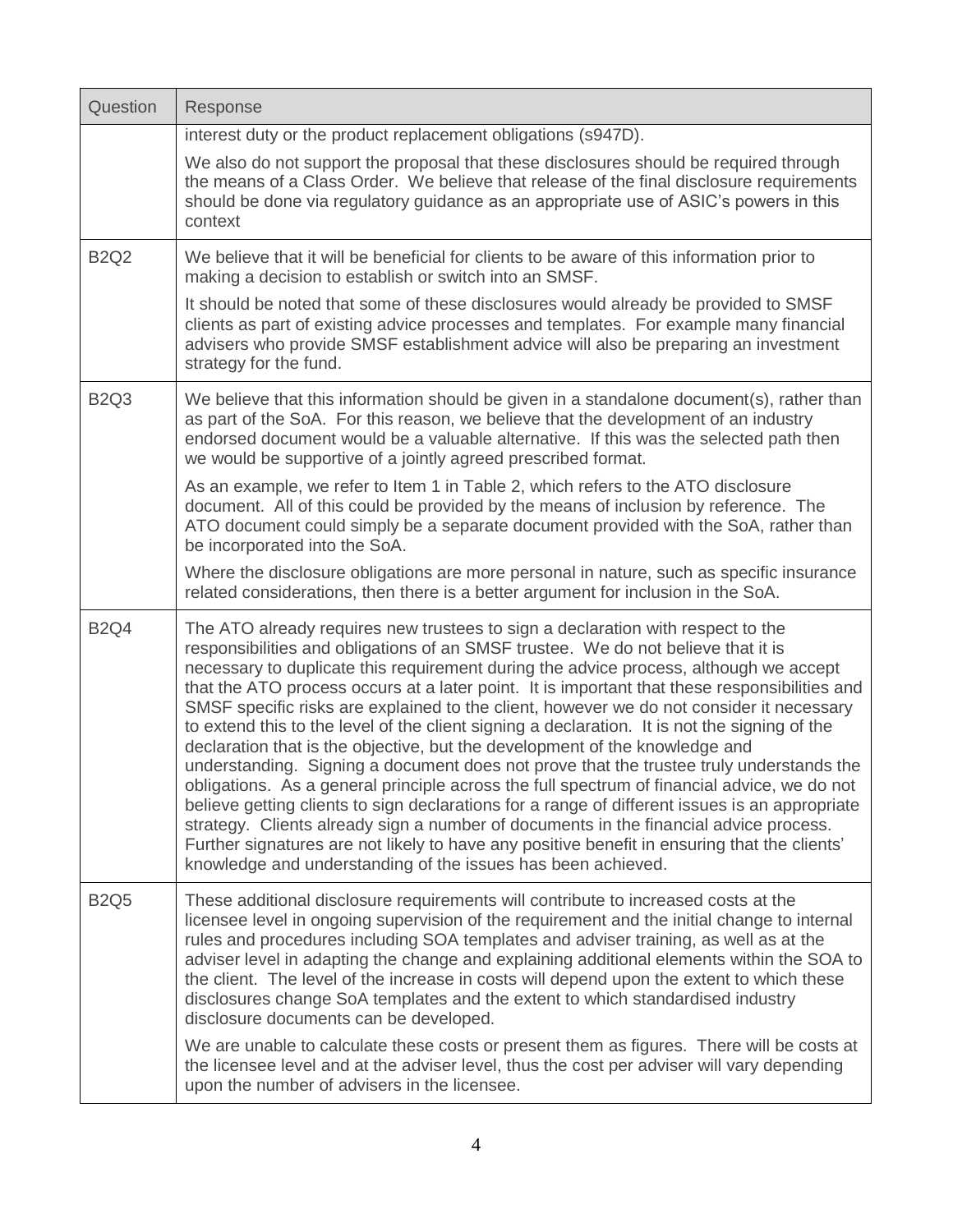| Question    | Response                                                                                                                                                                                                                                                                                                                                                                                                                                                                                                                                                                              |
|-------------|---------------------------------------------------------------------------------------------------------------------------------------------------------------------------------------------------------------------------------------------------------------------------------------------------------------------------------------------------------------------------------------------------------------------------------------------------------------------------------------------------------------------------------------------------------------------------------------|
| <b>B2Q6</b> | We have covered all the key practical considerations in implementing this proposal in the<br>sections above.                                                                                                                                                                                                                                                                                                                                                                                                                                                                          |
| <b>B2Q7</b> | Whilst we support the proposal with respect to the mention of an exit strategy from an<br>SMSF, there will be a range of different reasons why an SMSF client will need to exit an<br>SMSF in the future (divorce, mental capacity, insufficient funds). The exact reason for<br>the future exit may not be apparent at the time the advice is provided. Thus rather than<br>this being a specific strategy for the individual client, we suggest that this should be a<br>standardised document on common scenarios for exiting an SMSF and the process and<br>cost to achieve this. |

# **Transitional Period**

We are supportive of a sensible transitional period. We refer again to the point that we raised above that these obligations will only apply to financial advisers and not to accountants who are providing SMSF advice under the accountant's exemption. In this context, we think it is appropriate that the effective commencement date should be 1 July 2016. In any circumstance a minimum of 12 months should be provided.

| Question    | Response                                                                                                                                                                                                                                                                                                                                                                                                                                                                                                                                                                                                                                                                                                                |
|-------------|-------------------------------------------------------------------------------------------------------------------------------------------------------------------------------------------------------------------------------------------------------------------------------------------------------------------------------------------------------------------------------------------------------------------------------------------------------------------------------------------------------------------------------------------------------------------------------------------------------------------------------------------------------------------------------------------------------------------------|
| <b>B3Q1</b> | The scale of the changes that are required depend upon the final outcome of this<br>consultation process. Where there is a requirement to change SoA templates, even if it<br>is just for the inclusion of a reference to a separate stand-alone document on the risks<br>and considerations when establishing an SMSF, there is a need for a 12 month transition<br>period. This is certainly the case at the present time where there are so many issues of<br>greater significance impacting upon the financial advice industry. Larger licensees have<br>release programs for SoA changes that are staggered, and there needs to be sufficient<br>time available for planning, design, training and implementation. |
|             | There are other changes that will be required that all take time to be designed and<br>delivered. Where it comes to adviser training, this impacts advisers right across the<br>country and thus it is appropriate to allow a longer time frame to ensure that this training<br>can be delivered in an effective and efficient manner.                                                                                                                                                                                                                                                                                                                                                                                  |
|             | We believe a minimum 12 month transition period is required although logically a<br>commencement date of 1 July 2016 would facilitate consistency with the end of the<br>Accountant's Exemption.                                                                                                                                                                                                                                                                                                                                                                                                                                                                                                                        |

# **Guidance on costs**

We recognise the importance of cost in the consideration of the establishment or switching to an SMSF. There is a need for some guidance to be provided to clients on this issue. We are supportive of the proposed guidance, based upon the Rice Warner research, and consider this a much better approach than the establishment of specific limits.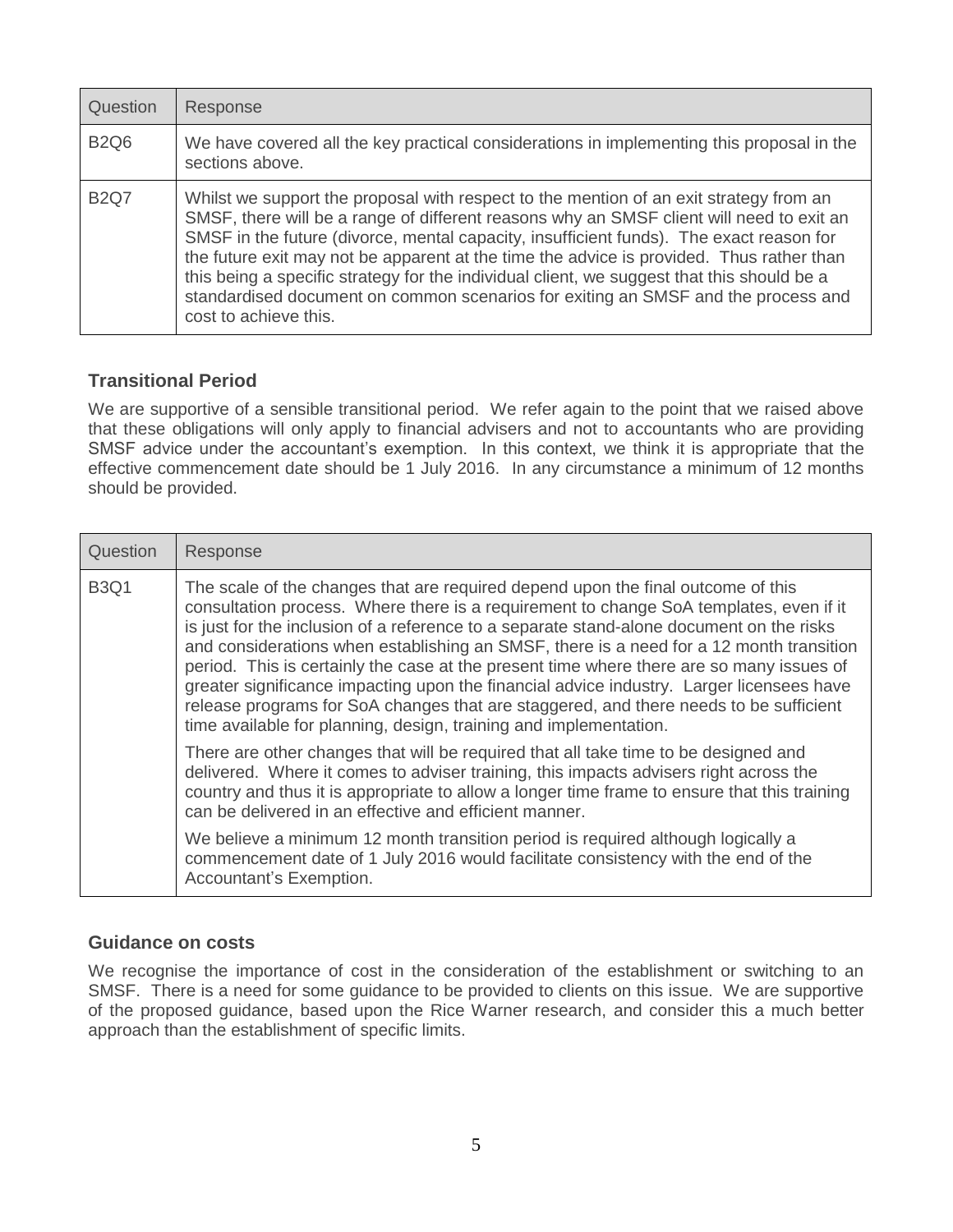| Question                      | Response                                                                                                                                                                                                                                                                                                                                                                                                                                                                                                                                                                                                                                                                                                                                                                                                                                                                                                                                                                                                                                                                                                                                                               |
|-------------------------------|------------------------------------------------------------------------------------------------------------------------------------------------------------------------------------------------------------------------------------------------------------------------------------------------------------------------------------------------------------------------------------------------------------------------------------------------------------------------------------------------------------------------------------------------------------------------------------------------------------------------------------------------------------------------------------------------------------------------------------------------------------------------------------------------------------------------------------------------------------------------------------------------------------------------------------------------------------------------------------------------------------------------------------------------------------------------------------------------------------------------------------------------------------------------|
| C1Q1                          | We appreciate that Rice Warner have considered the key costs in the establishment of<br>an SMSF and have identified that different options exist in terms of the level of activity<br>that is outsourced, and that this will impact the overall cost of the establishment and<br>ongoing operation of an SMSF. We are aware that there are a range of service<br>providers who will have different cost points, each of which will change over time.                                                                                                                                                                                                                                                                                                                                                                                                                                                                                                                                                                                                                                                                                                                   |
|                               | We believe that the ranges identified by Rice Warner are reasonable, although they<br>may change over time as the cost of different services change. The SMSF services<br>market has become increasingly competitive, and costs will inevitably change over time,<br>which will impact upon this assessment.                                                                                                                                                                                                                                                                                                                                                                                                                                                                                                                                                                                                                                                                                                                                                                                                                                                           |
| C1Q2                          | This question is somewhat confusing as we believe that it should be left to the advice<br>provider to provide guidance on costs rather than to have ASIC provide this guidance.<br>We also believe that in giving guidance to a client it is more appropriate to provide a<br>range of costs rather than a specific number. We note that a formal and regular process<br>of updating this guidance would be required of ASIC to avoid misdirecting consumers<br>on the issue.                                                                                                                                                                                                                                                                                                                                                                                                                                                                                                                                                                                                                                                                                          |
|                               | We do not believe that it is practical to provide guidance on the time cost associated<br>with managing an SMSF. This depends upon the level of time devoted to the<br>management of the fund (essential and voluntary) and the cost of that time, which will<br>vary from person to person. Neither do we think that it is practical to cost the fact that<br>an SMSF does not have access to compensation under the SIS Act. The differential in<br>the cost of obtaining insurance under an SMSF, as opposed to an APRA fund will only<br>be practical when the client is moving from an APRA fund to an SMSF, and also only<br>when the client requests insurance quotes on the cost either within the SMSF or as a<br>stand-alone ordinary life policy. If the client declines advice on insurance, then it does<br>not make sense for the adviser to be required to obtain quotes solely in order to explain<br>this to the client. We believe that this should be addressed by explaining the<br>differences and the impact in general terms.                                                                                                                   |
| C <sub>1</sub> Q <sub>3</sub> | In normal circumstances, we believe that it is appropriate for a financial adviser to<br>provide information on costs for items 1, 2 and 6 in Table 4. With respect to item 3,<br>there are a range of different reasons why an SMSF might be wound up or why an<br>individual may leave the fund. Costing these different scenarios is problematic. The<br>requirement would need to be more specific. In terms of item 4, this remains a complex<br>matter as it is dependent upon the level of activity that the trustees wish to take on,<br>versus what they outsource. It also depends upon the number of members in the fund,<br>including expected future members. We believe that this is better addressed in terms of<br>general guidance rather than specific points or asset levels. As stated above, we do not<br>believe that it is practical to provide time costs associated with managing an SMSF. It is<br>certainly appropriate to express this in terms of a likely range of hours per year, but<br>converting this to a specific cost is problematic. Different people will place different<br>values on the time that they devote to their SMSF. |
| C1Q4                          | We are not aware of any other key costs that should be included. Any disclosures<br>should be in terms of a range of costs.                                                                                                                                                                                                                                                                                                                                                                                                                                                                                                                                                                                                                                                                                                                                                                                                                                                                                                                                                                                                                                            |
| C1Q5                          | We do not believe that any other disclosures about costs are required.                                                                                                                                                                                                                                                                                                                                                                                                                                                                                                                                                                                                                                                                                                                                                                                                                                                                                                                                                                                                                                                                                                 |
| C1Q6                          | Yes there will be additional costs that flow from these requirements, including additional<br>software requirements, potentially changes to SoA templates, process changes and                                                                                                                                                                                                                                                                                                                                                                                                                                                                                                                                                                                                                                                                                                                                                                                                                                                                                                                                                                                         |